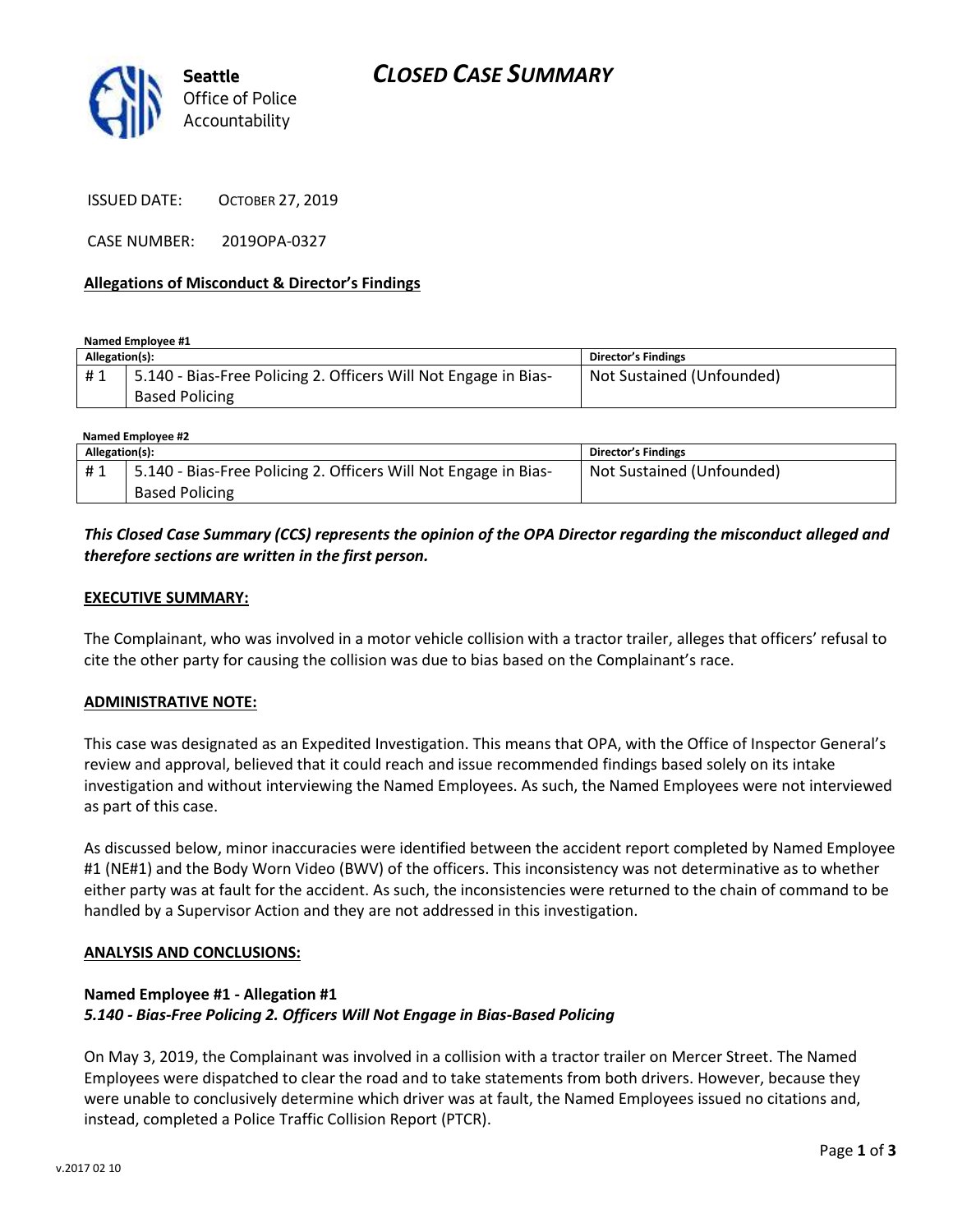

## **Seattle** *Office of Police Accountability*

# *CLOSE CASE SUMMARY*

OPA CASE NUMBER: 2019OPA-0327

When the Named Employees arrived at the scene, BWV showed the Complainant's car straddling a solid white line, partly occupying both the inside right lane and the right turn lane. The other vehicle, a large tractor trailer with an oversized load, appears to occupy two lanes of travel due to cargo width. NE#1 directed the Complainant to move his car out of traffic on Mercer Street and to park on a parking lot near 5th Avenue, and then instructed the driver of the tractor trailer to turn onto 5th and park along the side of the road.

NE#1 interviewed the Complainant. The Complainant told NE#1 that, at the time of the collision, he had been stopped on Mercer Street behind a bus. He said that he had not been attempting to change lanes and was not straddling the lanes when the collision occurred. The Complainant explained that he was stopped behind a bus at the time of the collision. NE#1 told the Complainant that he would be making a report about the collision, and that the Complainant was free to go when was ready. Named Employee #2 (NE#2) interviewed the truck driver separately. The driver said that he had expected the Complainant's vehicle to turn right. While he admitted to not being able to see the Complainant's vehicle at the time of the accident, the driver theorized that the Complainant must have turned into his truck. The Named Employees concluded that they were unable to determine fault based on the information available to them. As such, the Named Employees did not issue any citations.

NE#1 completed the PTCR. The PTCR contained minor inaccuracies and did not fully document each driver's story. Rather, it indicated that "neither driver could prove fault for the collision based on the heavy traffic and location." The diagram in the PTCR was also not completely consistent with the video. For example, the diagram showed the Complainant's vehicle in the inside right lane, while BWV confirmed that the Complainant's vehicle was straddling the white line between the turn lane and the inside right lane. The PTCR also showed the truck occupying one lane of travel, whereas BWV suggested that it occupied two lanes.

The Complainant later alleged that the other driver was not cited because the other driver was White. The Complainant asserted that the PTCR was inaccurate and that it should have been obvious from the scene that the other driver was at fault.

SPD policy prohibits biased policing, which it defines as "the different treatment of any person by officers motivated by any characteristic of protected classes under state, federal, and local laws as well other discernible personal characteristics of an individual." (SPD Policy 5.140.) This includes different treatment based on the race of the subject. (See id.)

Based on a review of the BWV, OPA finds no indication that the Named Employees treated the Complainant differently based on his race or that they did not cite the other driver because he was White. The BWV indicated that NE#1, who was the primary officer interacting with the Complainant, remained courteous and professional throughout the interaction. NE#1 made no statements that suggested bias towards the Complainant. The Named Employees conducted a complete investigation, including examining the scene and interviewing both involved drivers. However, the Named Employees were not able to locate any independent witnesses to the incident and, as such, only had the disparate accounts provided by the parties. Based on their investigation and its limitations, the Named Employees collectively agreed they could find no basis to determine fault and informed both drivers that their disparate accounts would be documented in the PTCR.

Moreover, while the PTCR contained inaccuracies, those inaccuracies did not suggest bias against the Complainant. Rather, the PTCR depicted the Complainant's vehicle as fully within a lane of travel, whereas BWV showed that the